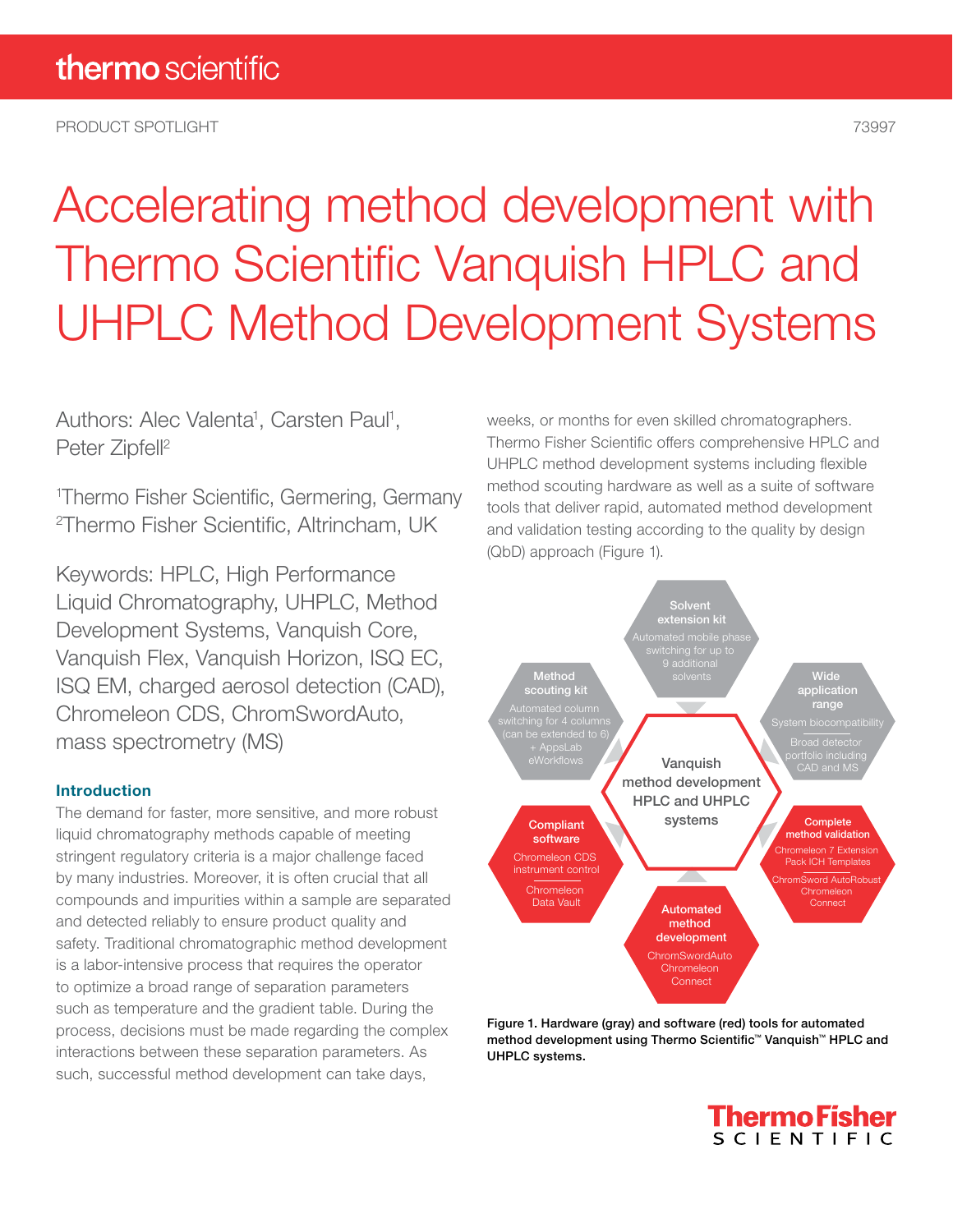### Automated method scouting hardware

The Thermo Scientific Vanquish HPLC and UHPLC Method Development Systems offer multiple solutions for a wide range of applications with the Thermo Scientific™ Vanquish™ Core HPLC, Vanquish Flex UHPLC, and Vanquish Horizon UHPLC systems paired with diode array detection (DAD). For situations where even higher confidence in component confirmation or peak purity is required, Thermo Scientific™ ISQ™ EM and EC single quadrupole mass spectrometers can be used to ensure accurate MS-based peak tracking between scouting runs and reduce the risk of overlooking co-eluting peaks. Charged aerosol detection (CAD) ensures that you never miss a peak because all non- or semi-volatile compounds in a sample, even those without a chromophore, can be detected (Figure 2). This is particularly useful for challenging analyses including forced degradation studies.



Figure 2. Comparison of compounds detected using either CAD (A) or UV detection at 220 nm (B). Only erucamide absorbs strongly with UV detection while all four analytes are detectable using CAD.

Two hardware kits are available for the Vanquish HPLC and UHPLC Method Development Systems. The Thermo Scientific™ Viper™ Method Scouting Kit includes all fluidic connections and capillaries required to scout 4 column chemistries, which can be used in conjunction with either one or two column compartments (depending on column length and required number of temperature zones) and one additional bypass line for efficient system rinsing. The solvent extension kit includes an external selection valve for automated scouting of up to 10 solvents per channel.

The Vanquish Column Compartment can host up to four 100 mm or two 250 mm columns in a single temperature zone. Additional column compartments provide multiple temperature zones and the ability to screen up to six columns. The Method Development System comes with the option of a Thermo Scientific™ Accucore™ column selectivity kit providing three different column chemistries for column scouting experiments. Figure 3 shows a Vanquish Method Development System with two column compartments and all kits installed.



Figure 3. Vanquish Method Development System hardware including two column compartments, solvent extension kit, Viper method scouting kit, and two 7 port-6 position valves for automated scouting of up to 6 columns and 13 mobile phases. For 4 columns ≤10 cm, only one column compartment required.

In addition to the Method Scouting Kit, the Thermo Scientific™ AppsLab Library of Analytical Applications, a searchable online repository of thousands of applications with detailed method information and prepopulated eWorkflow<sup>™</sup> procedures.<sup>1</sup> These procedures can be downloaded and directly executed in Thermo Scientific™ Chromeleon™ Chromatography Data System (CDS), eliminating unnecessary method development steps when a suitable method exists in the AppsLab library. In addition, a dedicated method scouting eWorkflow procedure can be found in AppsLab.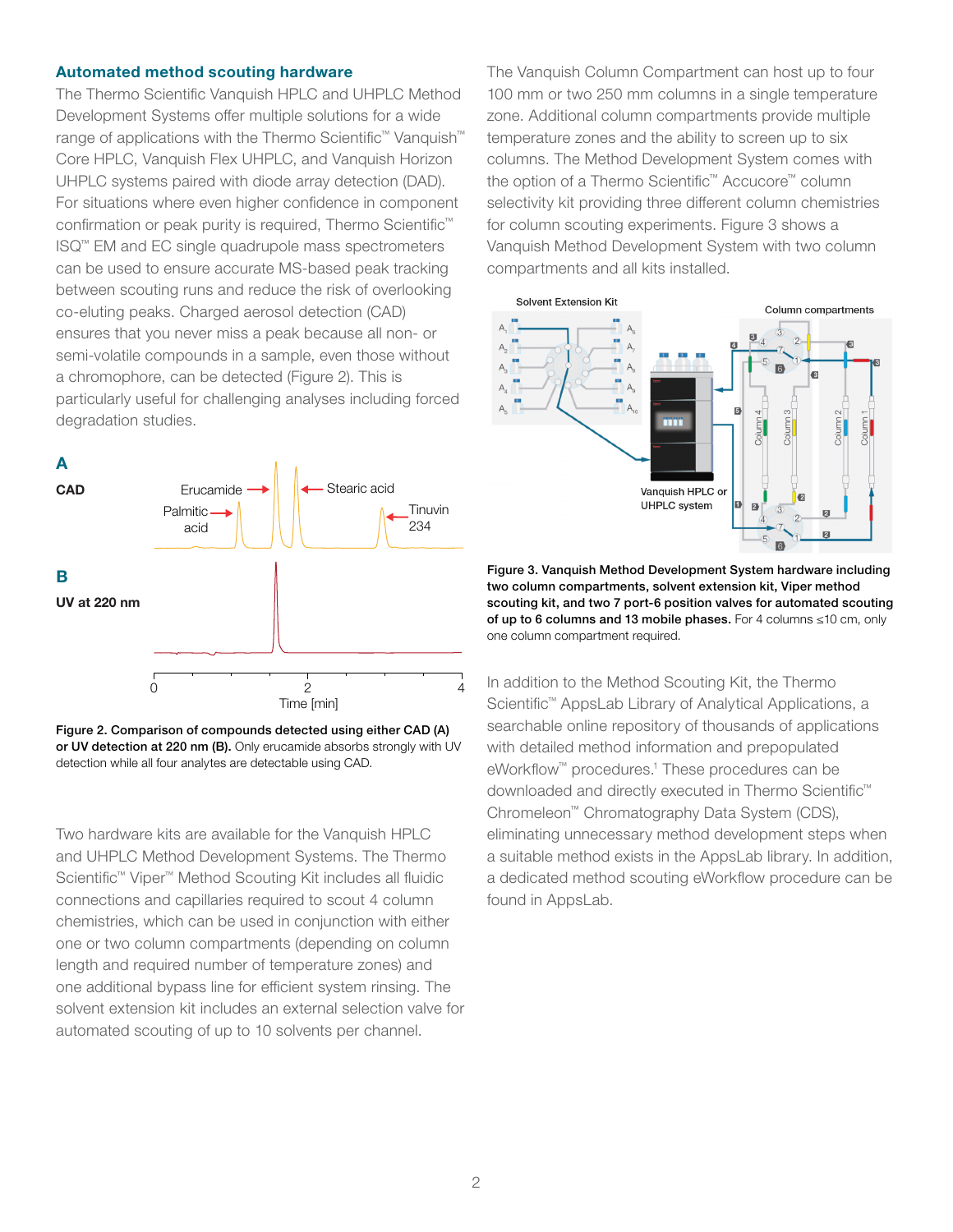

Figure 4. Method development workflow using ChromSwordAuto Chromeleon Connect

### Automated method development software

The Vanquish HPLC and UHPLC Method Development Systems utilize ChromSwordAuto Chromeleon Connect software for fast and automated method development, safe data storage and compliant method validation. The ChromSwordAuto Chromeleon Connect software modules, which include Scout, Developer, and ReportViewer, have been integrated with Chromeleon CDS and generated data is safely stored in any Chromeleon Data Vault for regulatory compliance (Figure 4). From generating method scouting plans to fine optimization, ChromSwordAuto Chromeleon Connect enables users of any skill level to efficiently develop reliable (U)HPLC methods with minimal time and effort.

Previous methods and knowledge of analyte retention characteristics are unnecessary for column/mobile phase scouting and rapid gradient generation, leading to a workable method in as few as 3–5 runs. Quality by Design is supported through extensive documentation during all stages of method development.

- Scout generates column scouting sequences for screening mobile phases and column chemistries to streamline initial column selection.
- Developer employs artificial intelligence to provide realtime, automated decision making between injections, enabling rapid, fully unattended method development.
- ReportViewer facilitates simple navigation and comparison of chromatograms and spectra, including MS peak tracking.

For further method improvement, Developer can also perform fine gradient optimization to generate the best possible separation conditions through sample and impurity profiling. It not only ensures that resolution requirements are met, but also that separations are optimized for speed. In ReportViewer advanced plots can be generated to simultaneously analyze chromatographic parameters across multiple chromatograms to guide method development and enable users to quickly identify



Figure 5. Comparison of chromatograms using ChromSwordAuto Chromeleon Connect Developer after rapid optimization (A) and after sample profiling (B) for separation of catechins and matrix components in green tea. Fine optimization yielded a baseline separation of all 11 peaks including caffeine and epigallocatechin, which co-eluted (peak 4) in method A.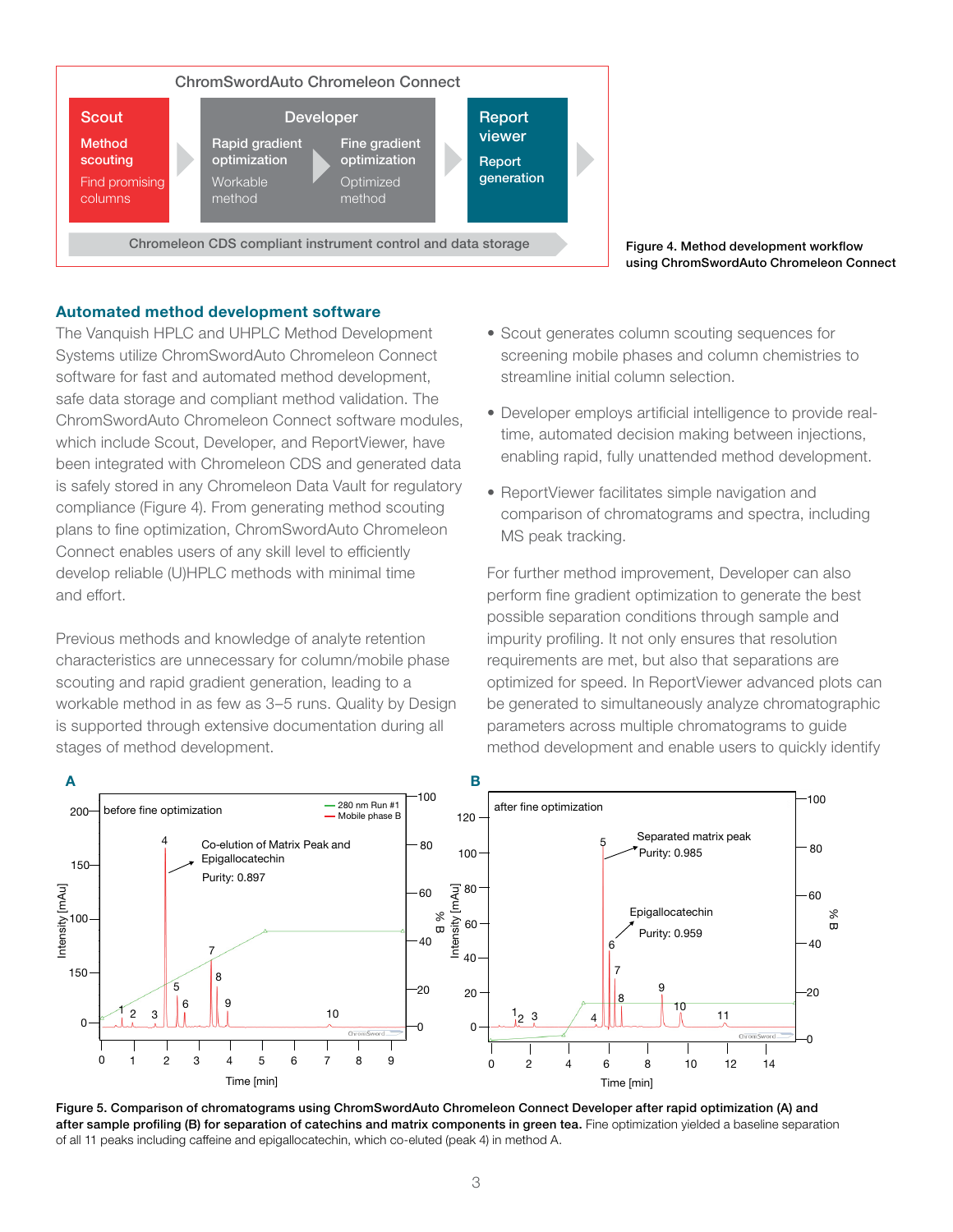key parameters without searching through individual chromatograms. Figure 5 shows chromatograms for the separation of catechins in green tea.<sup>2</sup> The first chromatogram was collected after Developer rapid gradient optimization (A), while the second was collected after sample profiling (B). Peak purity analysis using UV spectral data revealed that peak 4 in chromatogram A represented the co-elution of epigallocatechin (ECG) and a major matrix peak. After sample profiling, the matrix component (identified as caffeine) was successfully separated from EGC and all peaks were completely resolved. The entire method development process required 50.5 h of instrument time (24 h/day) and 24 h of analyst time (8 h/day).

### Automated robustness testing and method validation software

Method robustness is crucial for generating reproducible results, especially when transferring methods to other instruments or labs. According to the Food and Drug Administration (FDA) Guidance for Industry, method robustness should be evaluated during early stages of method development because of its importance for further method validation.

ChromSword AutoRobust Chromeleon Connect automatically evaluates method robustness and system stability using a straightforward experimental design employing a single or multivariate approach, expediting method validation and future method transfer processes. A design space describing the impact of method parameters on resolution of target compounds can easily be developed using AutoRobust (Figure 6). All data is stored in the Chromeleon Data Vault for security and easy exchange between groups within an organization. A final robust method can be further validated in accordance with corresponding guidelines.

The International Council for Harmonisation of Technical Requirements for Pharmaceuticals for Human Use (ICH) sets out Q2 (R1) guidelines for demonstrating the validity of analytical methods for their intended uses. The Chromeleon 7 Extension Pack ICH Templates deliver a complete set of eWorkflow procedures that have been created in accordance with these guidelines and include a series of method validation tests to ensure characteristics, such as accuracy, linearity, precision, etc. are considered. These templates can be easily customized with minimal user effort to meet any method validation criteria.<sup>3</sup>



Figure 6. ReportViewer plot evaluating the effect of flow rate and temperature on the resolution of a critical pair.

All method validation results are consolidated in Chromeleon CDS for final reporting (Figure 7), providing an automated and streamlined approach to method validation while ensuring full compliance throughout the validation process.



Figure 7. ICH method accuracy report generated in Chromeleon CDS. Accuracy values as well as pass/fail criteria are included in report.